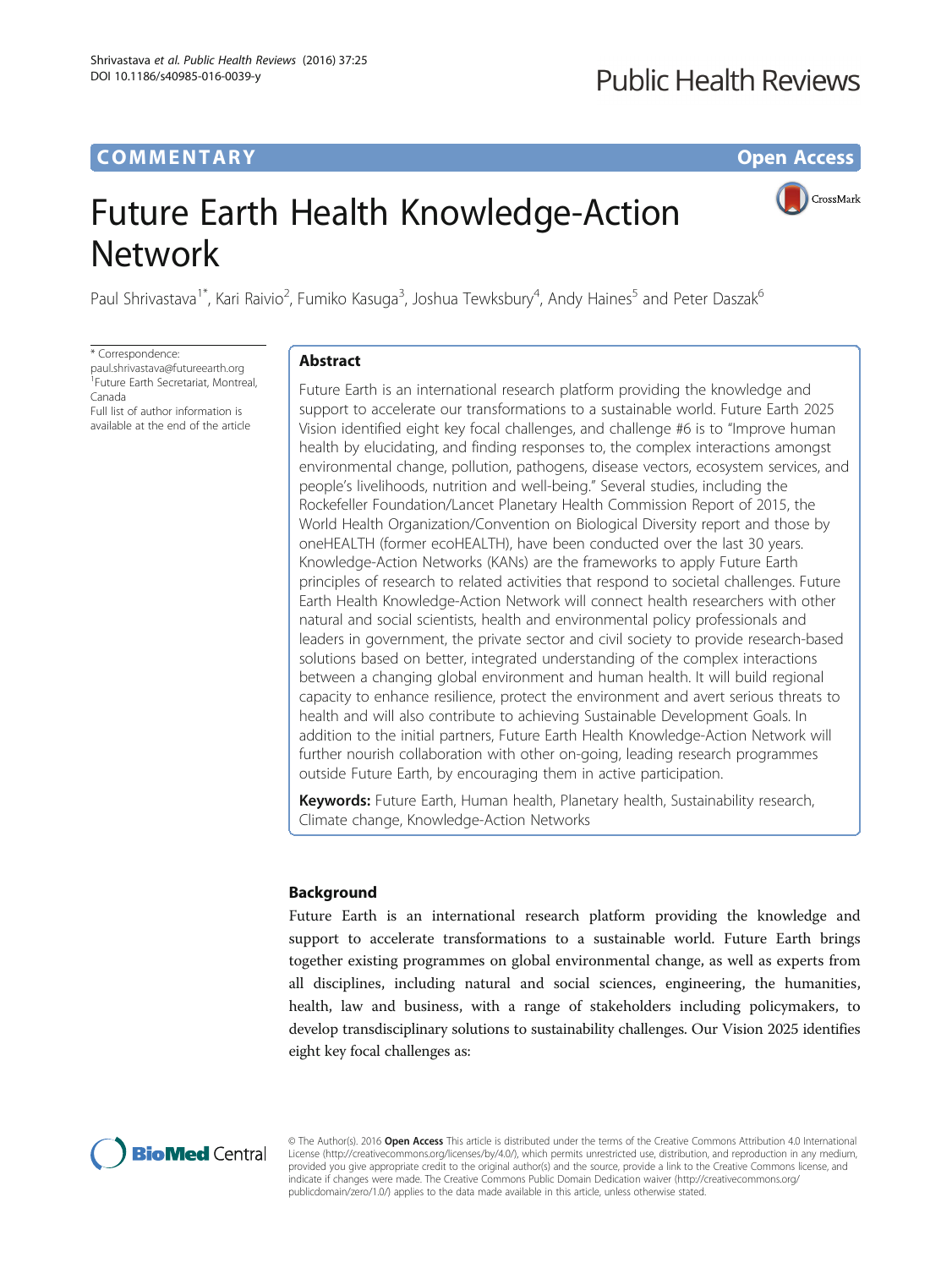- 1. Deliver water, energy and food for all, and manage the synergies and trade-offs amongst them, by understanding how these interactions are shaped by environmental, economic, social and political changes
- 2. Decarbonise socio-economic systems to stabilise the climate by promoting the technological, economic, social, political and behavioural changes enabling transformations, while building knowledge about the impacts of climate change, and adaptation responses for people and ecosystems
- 3. Safeguard the terrestrial, freshwater and marine natural assets underpinning human well-being by understanding relationships between biodiversity, ecosystem functioning and services and developing effective valuation and governance approaches
- 4. Build healthy, resilient and productive cities by identifying and shaping innovations that combine better urban environments and lives with declining resource footprints and provide efficient services and infrastructures that are robust to disasters
- 5. Promote sustainable rural futures to feed rising and more affluent populations amidst changes in biodiversity, resources and climate by analysing alternative land uses, food systems and ecosystem options and identifying institutional and governance needs
- 6. Improve human health by elucidating, and finding responses to, the complex interactions amongst environmental change, pollution, pathogens, disease vectors, ecosystem services and people's livelihoods, nutrition and well-being
- 7. Encourage sustainable consumption and production patterns by understanding the social and environmental impacts of consumption of all resources, opportunities for decoupling resource use from growth in well-being and options for sustainable development pathways and related changes in human behaviour
- 8. Increase social resilience to future threats by building adaptive governance systems, developing early warning of global and connected thresholds and risks and testing effective, accountable and transparent institutions that promote transformations to sustainability

To coordinate development of knowledge and action on these challenges, Future Earth is developing new inter- and transdisciplinary approaches on three themes of Dynamic Planet, Global Sustainable Development and Transformations towards Sustainability. The platforms for collaboration developed are called Knowledge-Action Networks (KANs).

## Main text

## Knowledge-Action Networks (KANs)

Knowledge-Action Networks constitute the framework for applying Future Earth approaches to research and related activities that respond to societal challenges. The main method of the Knowledge-Action Networks is facilitating high-quality actionable scientific knowledge through the integration of research and the involvement of societal partners, following the engagement guidelines of Future Earth. Knowledge-Action Networks build on the broad range and diverse specialist expertise represented in the large community of researchers and practitioners within the Future Earth structure, as well as endorsed and associated organisations, projects and individuals that want to join the Future Earth Open Network.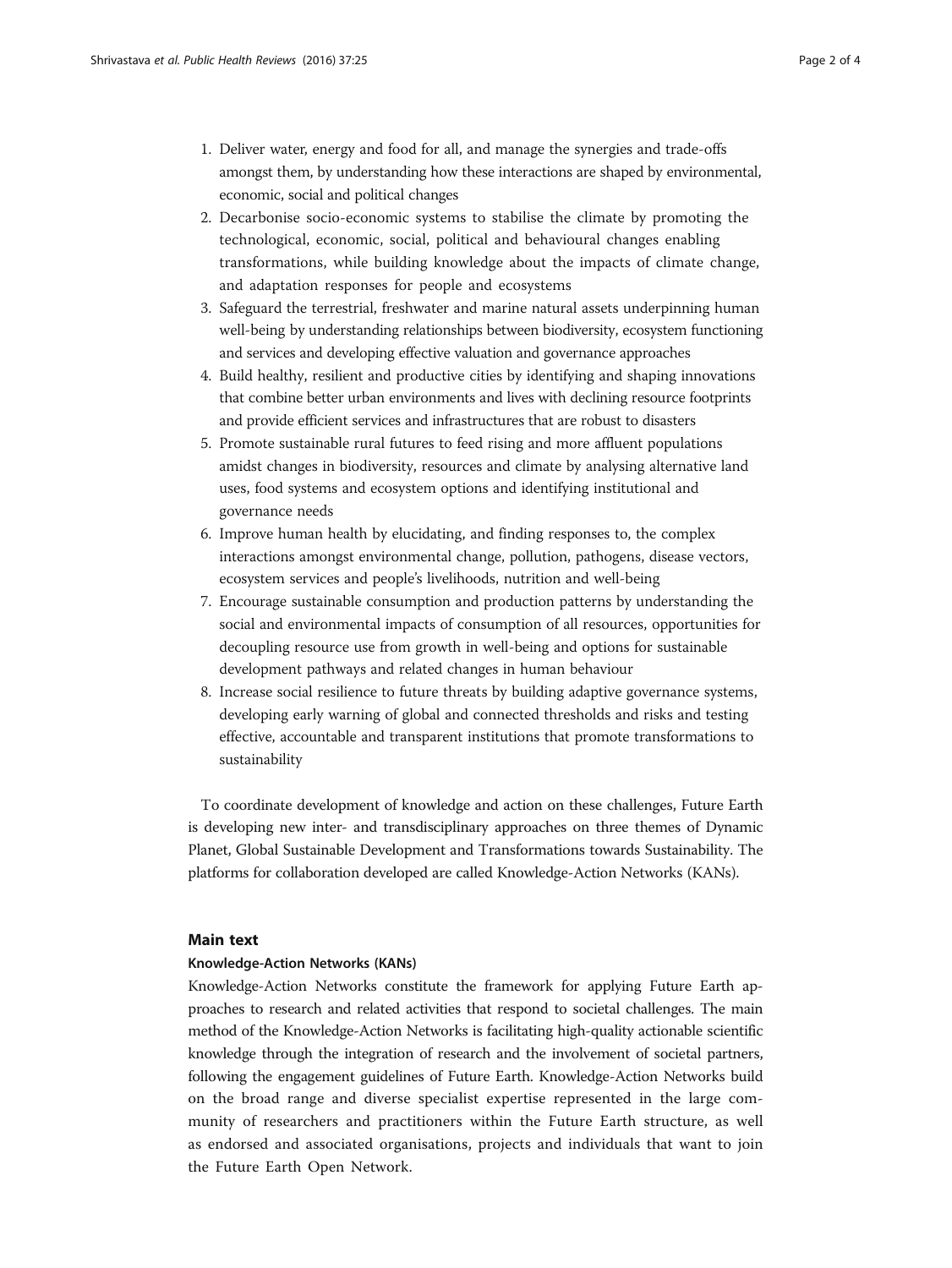The objectives of the Knowledge-Action Networks are to:

- Identify and respond to society's needs for scientific knowledge to successfully undertake the transformation to sustainability
- Generate integrated knowledge that is relevant to decision-makers
- Develop and cultivate research that is solution-driven, inter- and transdisciplinary
- Add value to research that is or has been carried out already

Participation in KANs is on a voluntary basis through members, projects or groups with the appropriate expertise and an interest in putting their expertise into the broader context of sustainability research addressed by Future Earth.

# Future Earth Health Knowledge-Action Network

In 2015, the Rockefeller Foundation-Lancet Commission on Planetary Health published its report: Safeguarding human health in the Anthropocene epoch [[1\]](#page-3-0). It showed how the health of people is tightly linked to the health of the planet we inhabit and thus how adverse changes in the Earth's natural ecosystems are a threat to human health. Advancing this concept requires wider understanding of the eco-social dimensions of health.

The Commission argued for urgent development of a new avenue of research inquiry—on planetary health. Attention to the human systems (economic, social and political) and Earth's natural systems can improve health and well-being of all. The Future Earth Health KAN responds to this call, bringing health researchers together with other natural and social scientists, health and environmental policy experts and leaders in government, the private sector and civil society. The goal is to promote research-based solutions for better, integrated understanding of the complex interactions between a changing global environment (such as climate change, pollution, biodiversity loss, fishery declines and land use change), the loss of ecosystem services and the health of human beings (including livelihoods, nutrition and well-being). Long-term integrated observation systems to collect rigorous health, socio-economic and environmental data will be encouraged.

Another major focus will be to build regional capacity to integrate and act on planetary health knowledge to enhance resilience, protect the environment and avert serious threats to health. This work takes place in the context of the 17 Sustainable Development Goals approved by the United Nations Member States in 2015 [[2](#page-3-0)], many of which deal directly or indirectly with health. Together with potential initial partners, including Future Earth's oneHEALTH (former ecoHEALTH) project, the International Council for Science (ICSU) programme on Urban Health and Wellbeing, the World Health Organization and the United Nations University's International Institute for Global Health, Future Earth Health KAN will further nourish collaboration with other on-going, leading research programmes.

# Conclusion

We anticipate that the development of this network will be a bottom up exercise lead by scientists, policy makers and stakeholders. We will be issuing a call for interest in late 2016 and early 2017 to identify voluntary participants. We encourage active participation from interested parties both in the scientific communities and in broader society.